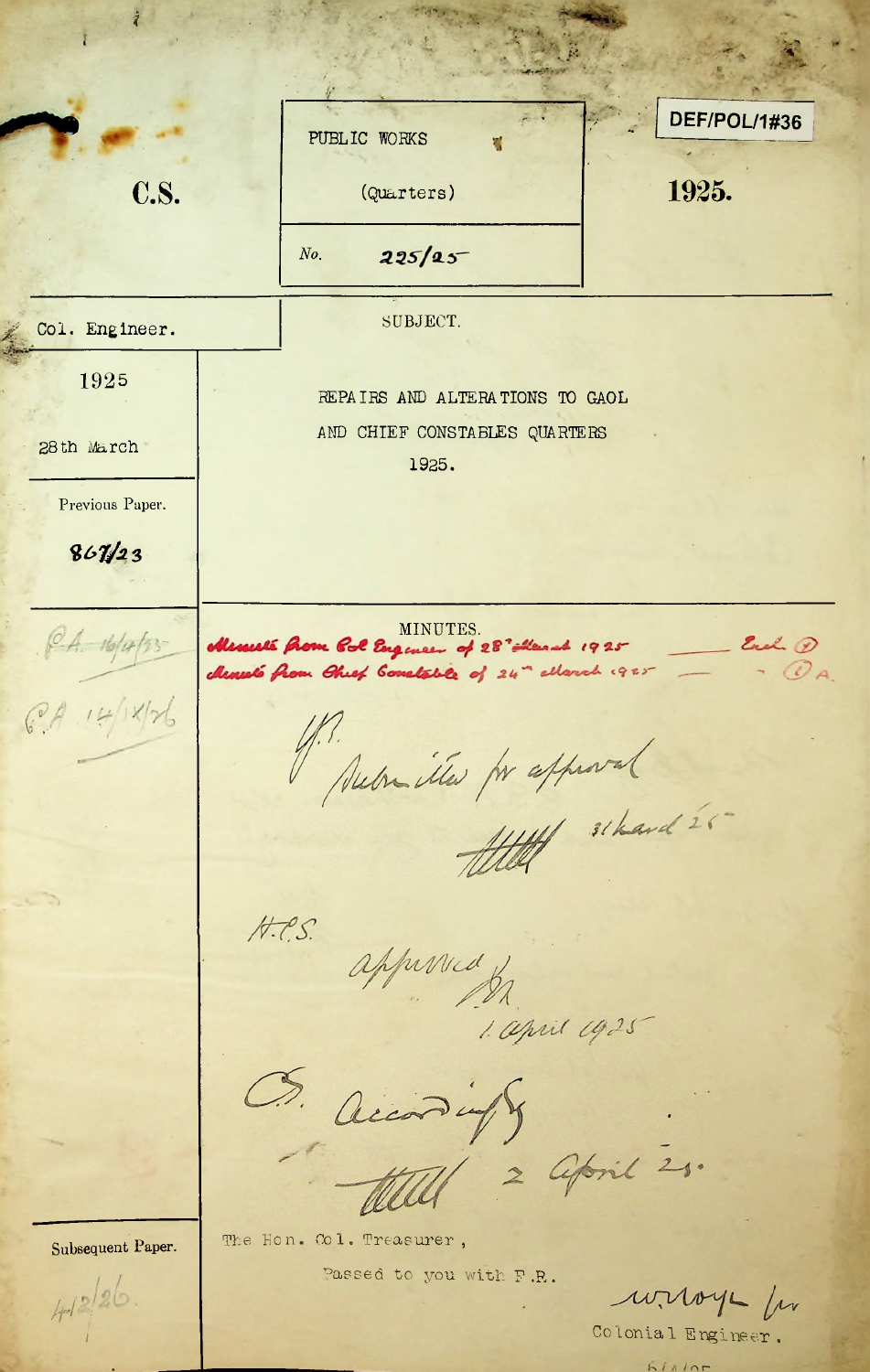How: Col Secretary RIE squid ? Achen. J. J.R. Submitter titlet 14 april 25 Miapri 1425 Non Theariner ) Colomal Eugenier 5. Tor usual action please. 15 april 1928 The bol. Engineer,<br>filed herein, and hassed to you accordingly.  $1. a.$ The 14m. bol. Recy Ja Treasurer, Until and returned w. noye fer U. Ingineer  $16/4/35$ Minute from Col. Engineer of 7. Dec. 1925 Encl \_\_\_ Il Submitted for approval piel  $x^{4}$  de 1478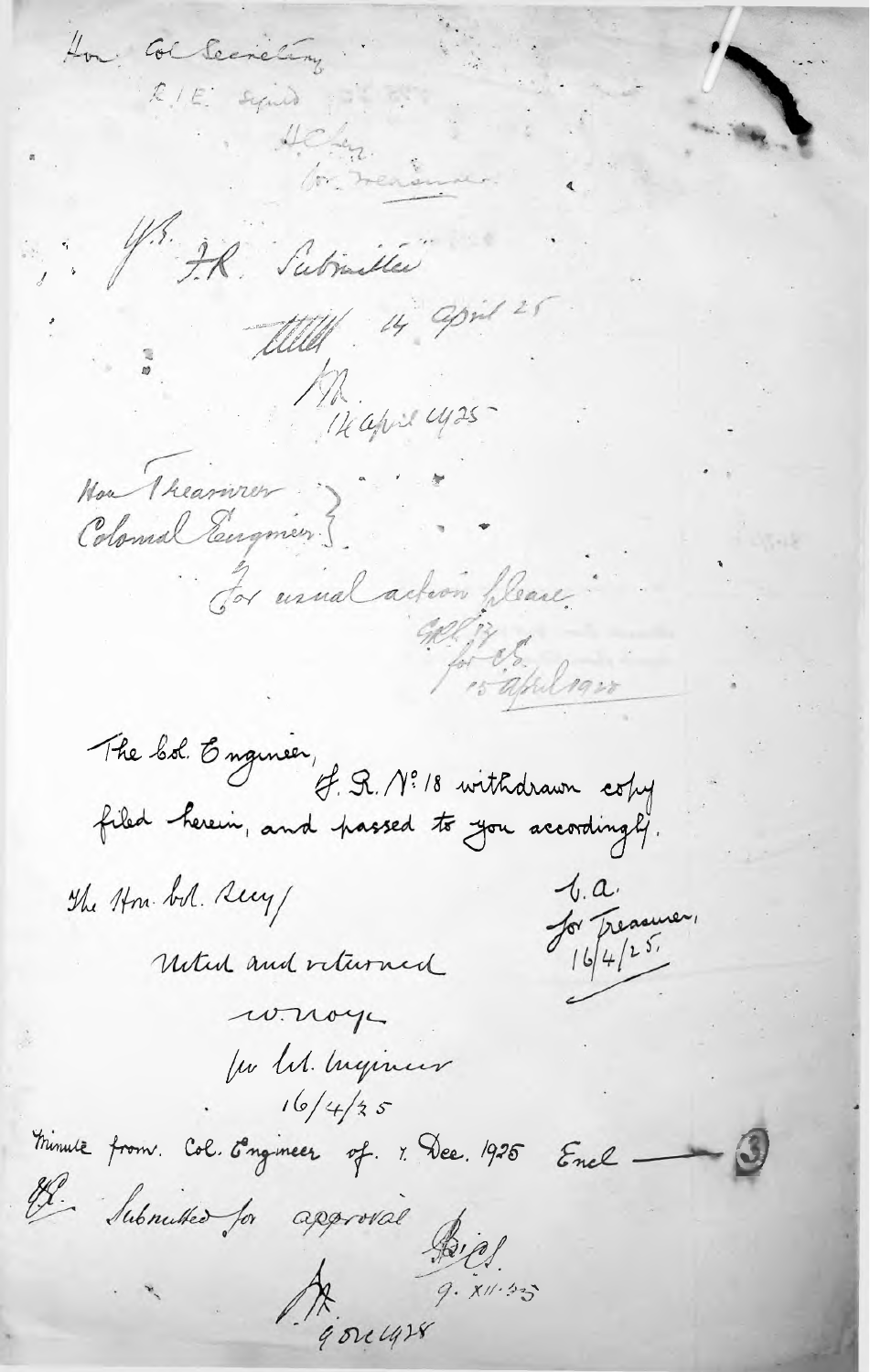$\mathcal{R}^{\perp}$ 

C.S.O. No. 225/25.

ente Paper.

Sheet No.  $\leftrightarrow$ .

The Hon. Col. Secv., Thank you. Moted.

2. The work has been done accordingly.

nde approval

winoy

 $\sqrt{t}$  Colonial Engineer.<br>5th January, 1926.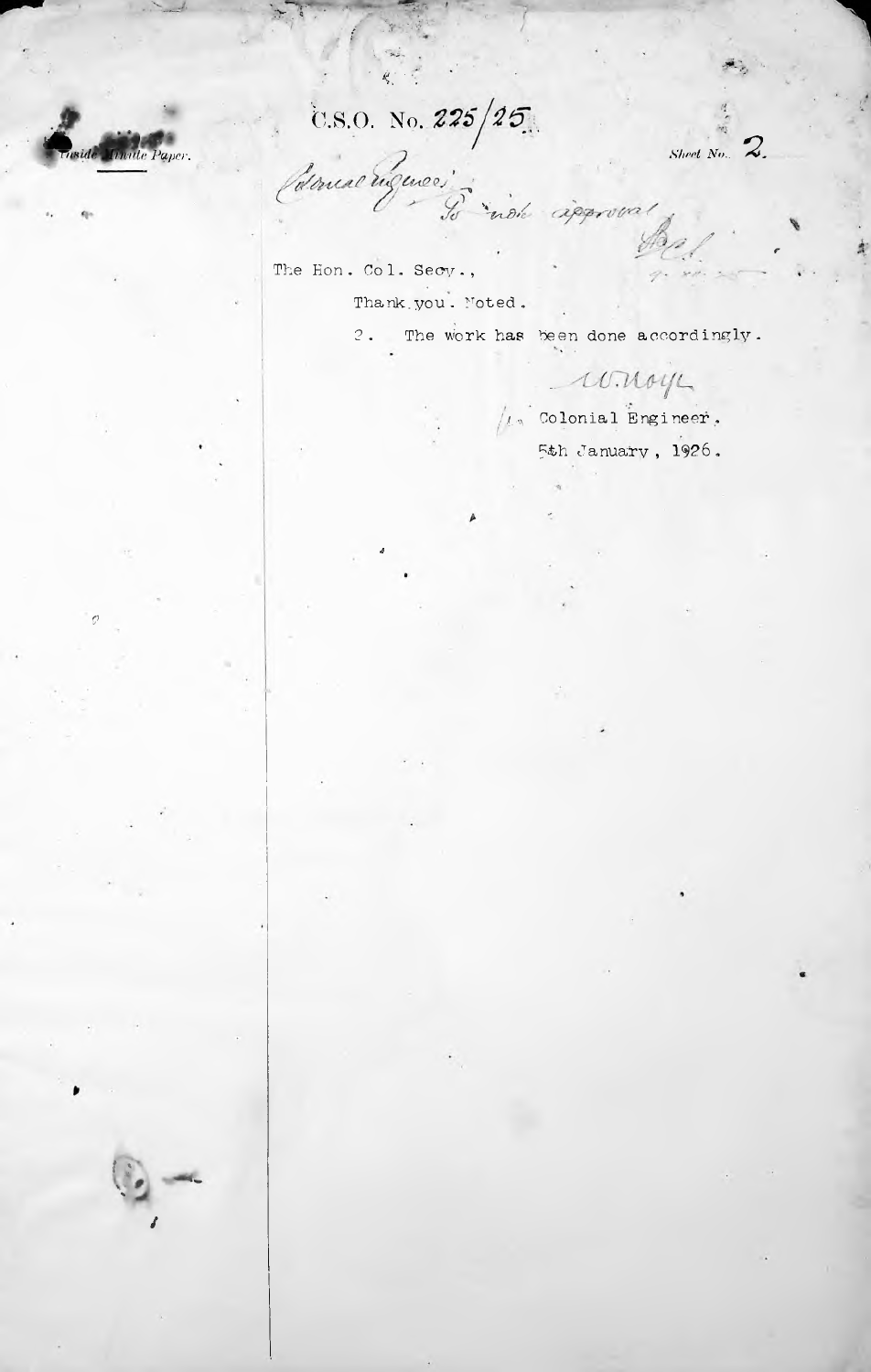FALKLAND ISLANDS.

C.S. No.........

## MINUTE PAPER.

Departmental Number.

From. The Colonial Engineer....

Date. 28th. March. . . 1925.....

To The Hon. Col. Secretary....

Submitting letter from Chief Constable regarding repairs required at Gaol.

Reference Numbers.

The Hon. Col. Secy.,

I beg to submit herewith a let er from the Chief Constable requesting that certain work may be done at the The Gaol kitchen is also the kitchen used by the Gaol. Chief Constable and I am unable to say whether the oilsloth should be supplied. The kitchen range is very old and not in a very good condition. It should I think be renewed. Oil cloth and new Stanley Range have been included in the estimate below.

I would suggest that the work be approved.

| Labour. | Oileloth for kitchen $f_4$ . I7. 6<br>New Stanley Range8. 4. 6<br>New bedroom mantelpiece I. $0.0$<br>Cement, sand, bricks, archirons $2.$ IO. O<br>Paint, paste, size and varnish I. IO. O $$24.0.0$<br>Carpenter, new mantel, 2 days I. IO. O<br>Semi-skilled labour, laying<br>oil-cloth, paperhanging, painting,<br>graining and varnishing staircase,<br>cupboards on landing, etc., I4 |  |  |       |  |
|---------|----------------------------------------------------------------------------------------------------------------------------------------------------------------------------------------------------------------------------------------------------------------------------------------------------------------------------------------------------------------------------------------------|--|--|-------|--|
|         |                                                                                                                                                                                                                                                                                                                                                                                              |  |  | 5.5.0 |  |
|         |                                                                                                                                                                                                                                                                                                                                                                                              |  |  |       |  |
|         |                                                                                                                                                                                                                                                                                                                                                                                              |  |  |       |  |

 $.530 - C - C$ 

somoraschy. Colonial Engineer.

 $28/3/25$ .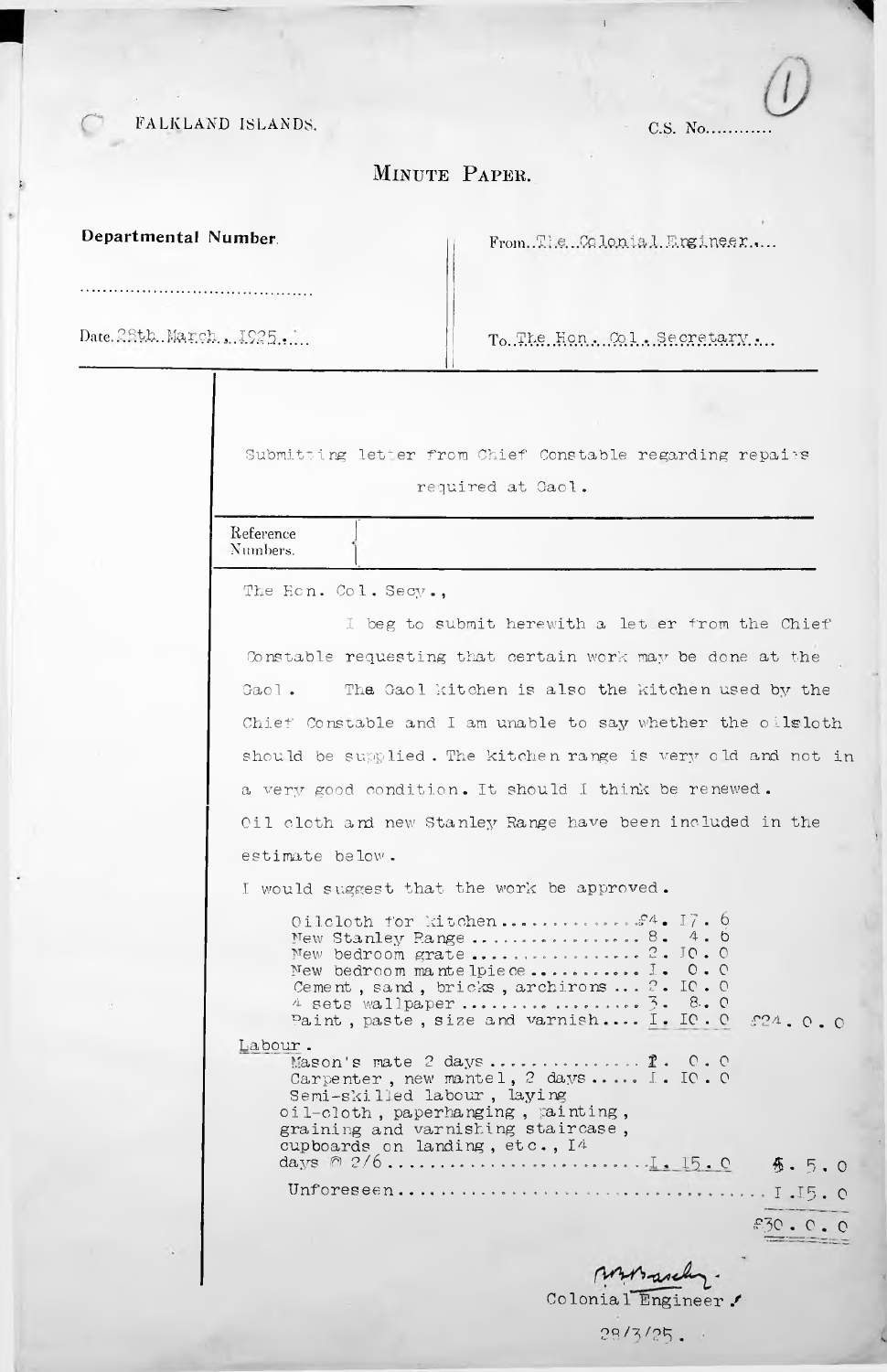C.S. No...........

## LETTER FORM.

FALKLAND ISLANDS.

From The Chief Constable Departmental Number. VIII Solice & Prison Date 24 March 1925 To the Col Engineer SUBJECT. Reference Numbers. Sir I respectfully request that papered and painted also the requires attention, also. He Gaol Kitchen oilekoth is wown out, it has been in use since I.<br>cause to the Prison, I possibed this out to the! Bounds a few days ago. hoping this application will re-<br>cerve your kird consideration I am Sir Jom (blidient surant th Constable The Hon. Col. Secy., Submitted with covering minute. non asely.  $\frac{\cosh \sqrt{\frac{1}{2} \pi}}{2\sqrt{3}}$  /  $\frac{2}{\sqrt{2}}$ .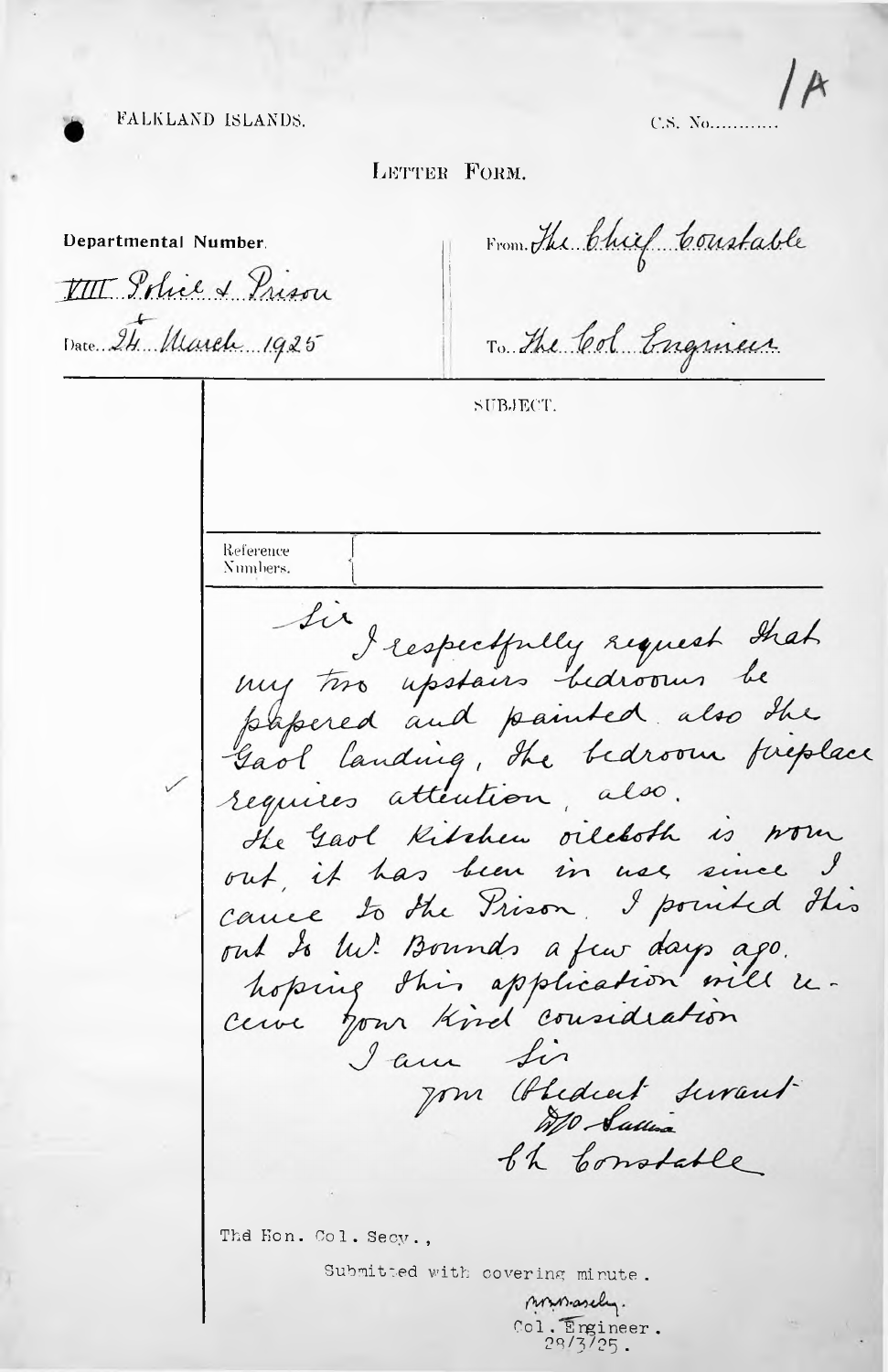$(Form E.)$ 

ol 6

## FALKLAND ISLANDS.

REQUISITION TO INCUR EXPENDITURE.

CRIGINAL.<br>DURATOR DE HEAD OF ESTIMATE TILL THE LOCAL T Treasurer's  $SUB-HEAD_2$   $Pansine_2$ No.

| State, in detail, service or article, &c.,<br>on which the amount is to be expended.                   | State when amount is<br>to be paid.                                             | Estimated Cost.       |    |        |
|--------------------------------------------------------------------------------------------------------|---------------------------------------------------------------------------------|-----------------------|----|--------|
|                                                                                                        |                                                                                 | £                     | s. | d.     |
|                                                                                                        |                                                                                 |                       |    |        |
| e alm a d' re-lecoration at l'ist<br>"oratchle's tarters.                                              |                                                                                 |                       |    |        |
| ateriale.                                                                                              |                                                                                 |                       |    |        |
| ew cilcloth for Mitchen.                                                                               | $\blacksquare$ . $\blacksquare$ . $\blacksquare$<br>$13$ rands, $76$ , $4.17.6$ |                       |    |        |
| Stanley anne  B. 4.6<br>hedroom wate 2. If.<br>"e e t, eand, bricks, architers. 2. IO. O               | a tollem vood  I.                                                               |                       |    |        |
| A sets valles er 3. 8.0<br>aim. paste, size and warmigh I. IO. O                                       |                                                                                 | 26                    | 夼  |        |
| pour.                                                                                                  |                                                                                 |                       |    |        |
| agon's mote ? dave I. O. O<br>am enter , even tel, Comm I. If. O<br>"e 1-ghilled labour, layian        |                                                                                 |                       |    |        |
| oil-doth, apertantin, painting,<br>raining and marmichi m stairmse,<br>cupboarde on larging, et a., Id |                                                                                 |                       |    |        |
|                                                                                                        |                                                                                 | $\cdot$ $\Delta$      | г  |        |
| <b>OTESSE</b><br>.                                                                                     |                                                                                 | z                     | ŢΓ |        |
|                                                                                                        |                                                                                 | E1.25°                | r. | o      |
|                                                                                                        |                                                                                 |                       |    |        |
| $N.B.$ When this space is<br>insufficient, sheets should be<br>attached, but the sum total             |                                                                                 |                       |    |        |
| shown on this.                                                                                         |                                                                                 |                       |    |        |
| Vote on<br>Estimates.                                                                                  | Expenditure<br>authorised<br>to date.                                           | Balance<br>available. |    |        |
| Comments of                                                                                            | Signature of                                                                    |                       |    |        |
| Treasurer in submitting<br>to Governor.                                                                | Head of<br>Department.                                                          | olo al "ngineer.      |    |        |
| Baiance available as stated, 544.                                                                      | Date $\rightarrow$                                                              |                       |    | $19 -$ |
| $(ggd)$ W. $\Lambda$ . Thompson,                                                                       |                                                                                 |                       |    |        |
| Golonial Trasurer.                                                                                     | Approved                                                                        | Decision of Governor. |    |        |

Sth April, 1925. (sgd) J. Middleton,

1:ril 1924.

Governor.

Quarter plicate

Date

 $14<sub>th</sub>$